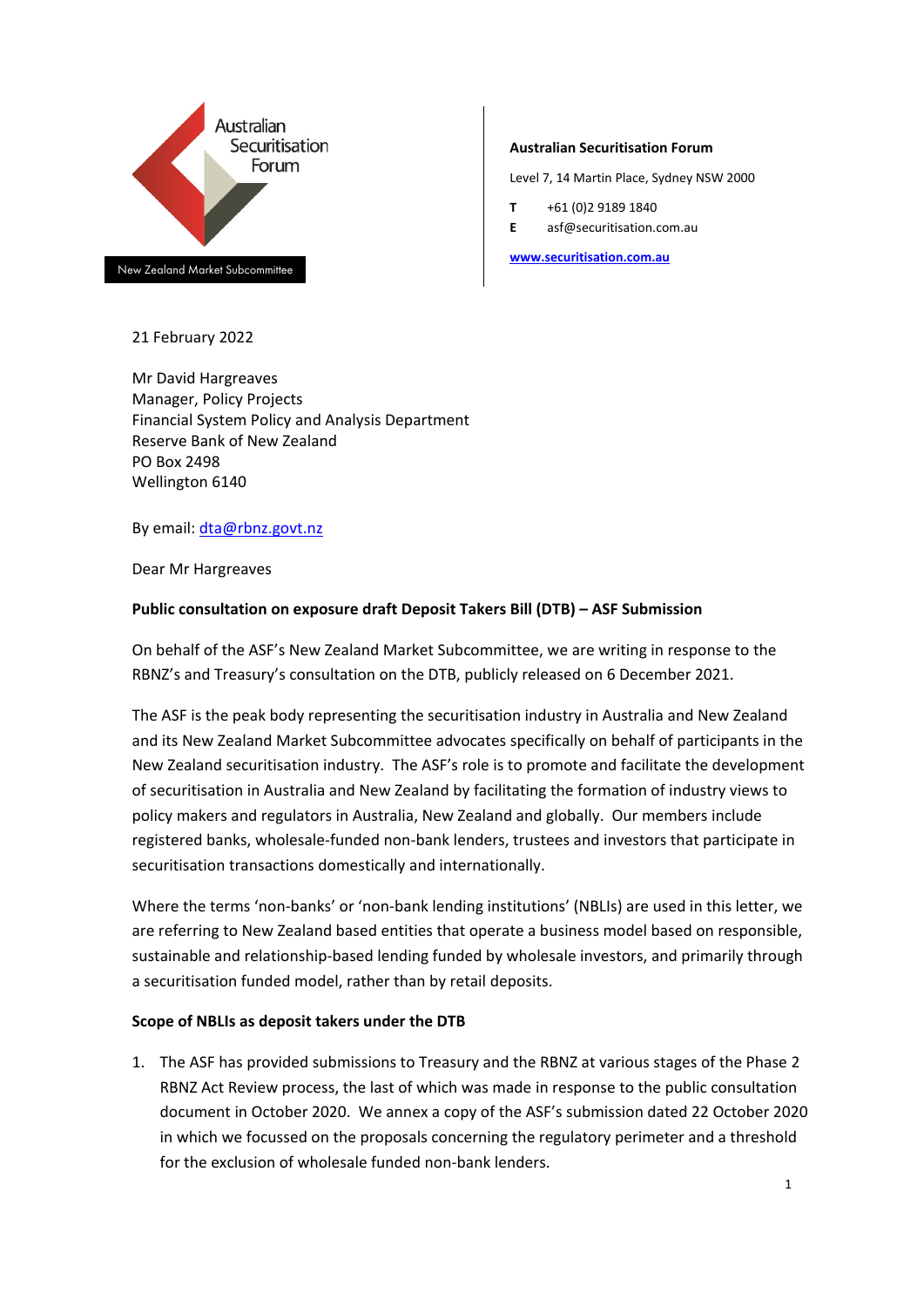2. The ASF supports the primary purpose of the DTB to promote the prosperity and well-being of New Zealanders and contribute to a sustainable and productive economy by protecting and promoting the stability of the financial system.

Although it appears that the DTB is not intended to capture non-banks that borrow from wholesale investors, the DTB gives the RBNZ an ability to declare firms (including NBLIs) to be deposit takers, in cases where the RBNZ is satisfied that it is necessary or desirable to promote any of the DTB's purposes.

- 3. The DTB does not provide any guidance around the circumstances under which the inclusion of NBLIs (who are not in the business of accepting retail deposits) might be necessary or desirable to promote the DTB's purposes. The uncertainty associated with this seemingly broad power of the RBNZ to declare NBLIs as deposit takers is concerning. In the reverse, it is unclear how the application of "prudential" regulation to non-deposit taking NBLIs could positively contribute to financial stability.
- 4. The ASF is of the view that extending the reach of the RBNZ regulatory perimeter to NBLIs to otherwise protect the financial system could have unintended consequences:
	- a. The potential to adversely affect the sustainability of NBLIs' business models could further reduce competition and entrench the market power of regulated deposit takers, restrict innovation and productivity in the financial sector and undermine dynamism and diversity in the lending market.
	- b. If a NBLI were to be declared a deposit taker, it would have to comply with the current prudential framework and potentially change its business model to that of a bank. In addition, the DTB provides for the RBNZ to issue standards that regulate the business of lending money, which (if permitted by regulations) may also apply to NBLIs. Such lending standards may specify criteria to be applied when determining whether a person qualifies for credit (for example debt-to-income ratios and loan-tovalue ratios), which do not currently apply to NBLIs. This impacts the lending market by reducing credit access and diversity for consumers and impairing the depth of New Zealand's financial markets through reduced securitisation activity.
	- c. The debt capital markets can be volatile and reactive, and any uncertainty on the viability of NBLIs within the financial system could have negative effects on the confidence of market investors to fund NBLIs.
- 5. Investment in NBLI sponsored securitisations is of no greater risk than investment in regulated bank sponsored securitisations. These initiatives are dependent on maintenance of strong credit quality and prudent business practices, including underwriting and loan servicing. A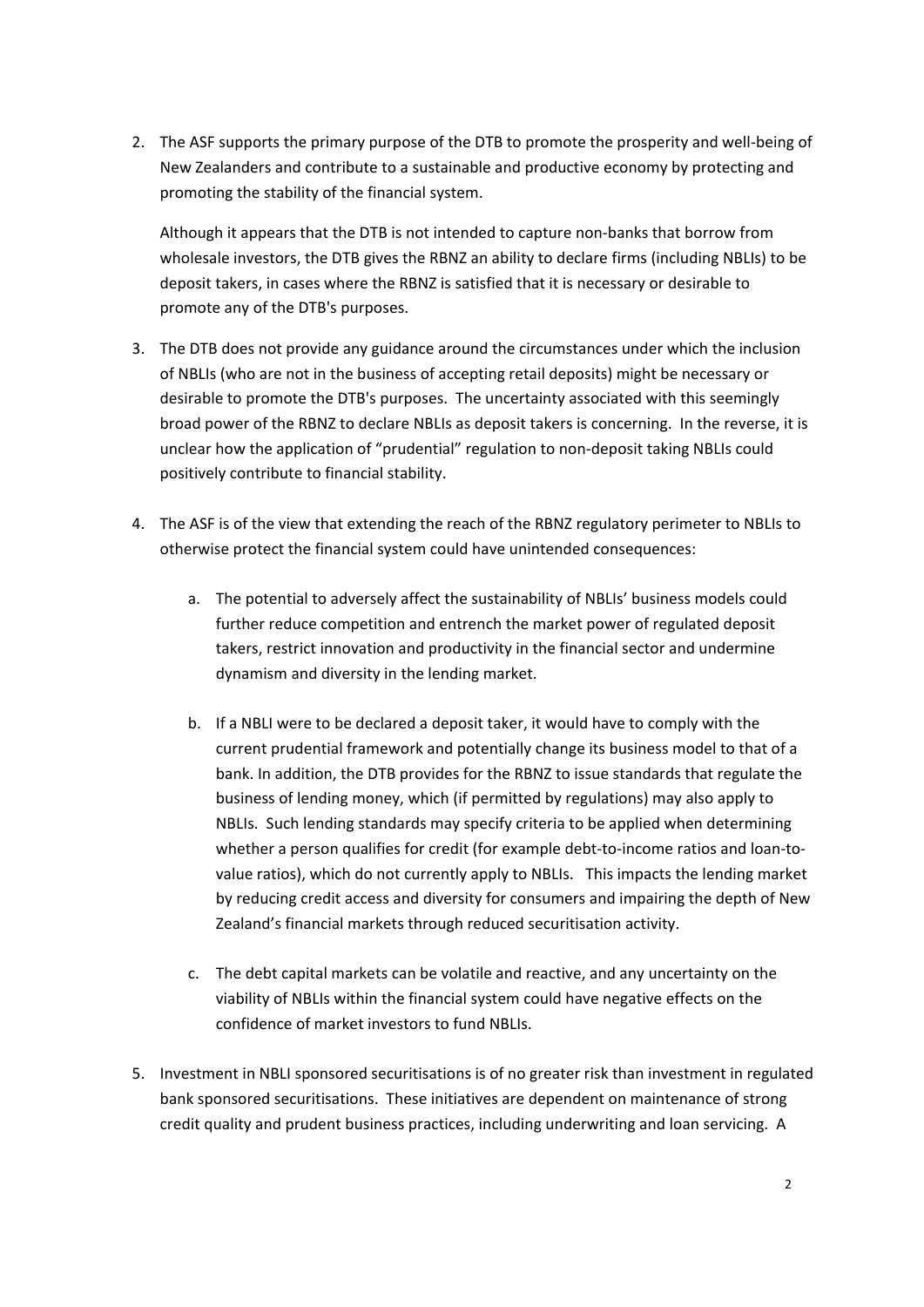key feature of the NBLI business model is that its funding community is sophisticated, has the ability to assess and price for risk, and has no ongoing compulsion to invest.

- 6. NBLIs currently represent 3.4% of financial systems assets and therefore present little threat to the soundness of the financial system given their size as a proportion of the overall market. The business and funding activities of NBLIs are subject to regulation under New Zealand's financial services laws, detailed oversight and rigorous market discipline through a combination of bank credit monitoring, institutional investor scrutiny (deal specific and ongoing) and granular credit rating assessments.
- 7. The need for regulatory intervention must be proportional to a risk or foreseeable risk to the stability of the financial system and whether there are adequate safeguards in place or not. Where the position is unclear or unresolved, a reasonable approach is to provide for new or alternate information and data reporting requirements to enable the regulators to monitor and respond to any emerging risks or other negative trends relevant to stability and efficiency within a particular sector of the financial systems.

We understand that such an approach would be consistent with the graduated and riskbased approach of financial markets infrastructure (i.e. payments and settlement systems), allowing the RBNZ to monitor the NBLI sector with enhanced oversight. The ASF has had discussions and provided insight on payments and settlement systems and would be pleased to continue to consult with the RBNZ on that initiative.

The ASF greatly appreciates your consideration of the matters raised in this letter and is more than happy to discuss them in further detail (and indeed any other matter relating to the New Zealand securitisation market) with the RBNZ and Treasury. In this regard, any enquiries or correspondence may be addressed to Chris Dalton at [cdalton@securitisation.com.au](mailto:cdalton@securitisation.com.au) and Simon O'Connell at [simon.oconnell@westpac.co.nz](mailto:simon.oconnell@westpac.co.nz)

Yours sincerely

his Jatton

**Chris Dalton** Chief Executive Officer Australian Securitisation Forum

 $\int d^{3}l$ 

**Simon O'Connell** ASF New Zealand Market Subcommittee Chair/ Head of Structured Finance, Westpac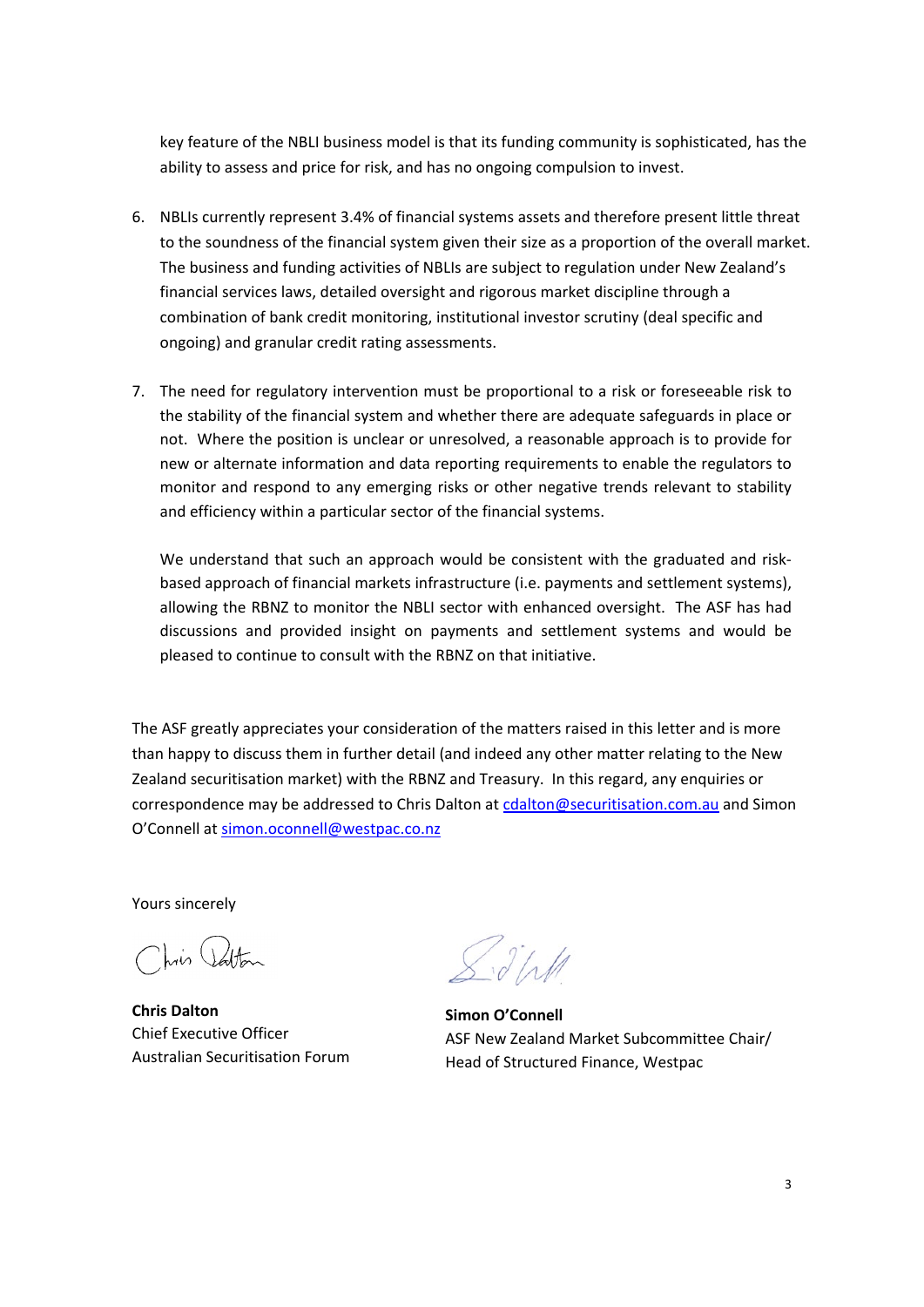# **ANNEXURE**



New Zealand Market Subcommittee

22 October 2020

Phase 2 of the Reserve Bank Act Review The Treasury P.O. Box 3724 **Wellington 6140**

## **By email**: rbnzactreview@treasury.govt.nz

## **Submission on the third Consultation Document of Phase 2 of the Reserve Bank Act Review**

This submission is made on behalf of members of the New Zealand Market Subcommittee of the Australian Securitisation Forum (**ASF**) and other interested stakeholders.

The Subcommittee advocates on behalf of participants in the New Zealand securitisation industry. Our members include registered banks, wholesale-funded non-bank lenders, trustees and investors that participate in securitisation transactions domestically and internationally. A primary role of the ASF is to facilitate the development of industry views and to represent those views to policy makers and regulators in Australia, New Zealand and globally.

Members and other stakeholders represented in this submission include the following organisations:

- Avanti Finance
- Bluestone Group
- Flexigroup
- UDC Finance
- Latitude Financial Services
- Westpac
- Motor Trade Finance
- Resimac
- Toyota Finance
- Pepper Finance

• Eclipx Group

Each of the non-bank lenders represented here operates a business model based on responsible, sustainable and relationship-based lending funded by wholesale investors, primarily through a securitisation funding model, rather than by retail deposits. For the purposes of our submission, we have used the term Non-Bank Lending Institution (**NBLI**) to refer to these entities (and others who operate in the same manner).

We provide funding to New Zealand individuals and businesses in the following areas:

- Vehicle fleet leasing and floor plan financing.
- Consumer and commercial lease and vendor financing.
- Personal and consumer finance, including motor vehicle financing and credit or store cards.
- Home loans.
- Business finance, primarily funding the working capital and investment needs of small to medium sized enterprises (**SMEs**) and the self-employed.
- Finance to the government and education sectors.

#### **Australian Securitisation Forum**

Level 32, 200 George Street, Sydney NSW 2000

- **T** +61 (0)2 8277 4141
- **E** asf@securitisation.com.au

**www.securitisation.com.au**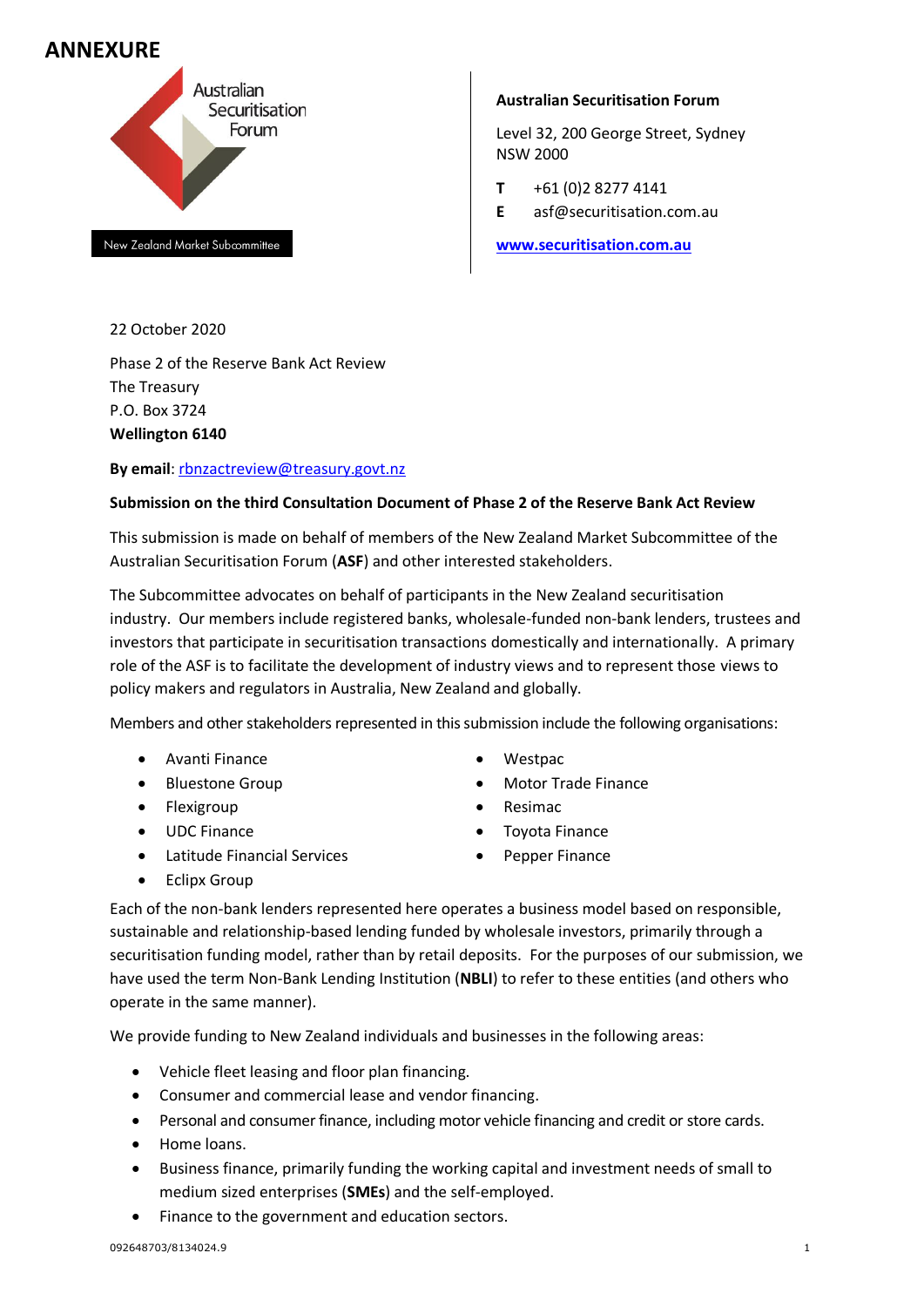We fill a significant gap in the lending market by providing credit in the areas set out above, where in many cases it would otherwise be unavailable to borrowers on reasonable terms. The scale of our operations and systems we use mean we are closely connected to our customers, with whom we often have very long term relationships.

As at September 2019, non-deposit taking NBLIs comprised \$11.6b of the lending market.<sup>1</sup> Lending is split approximately 55% consumer and 45% business, servicing 1.3m retail customers and over 88,000 businesses. These loans have helped consumers and businesses meet their financial goals, and stimulated downstream economic activity. The NBLI sector itself creates significant economic benefit, providing over 2,500 jobs.

We have each been in business in New Zealand for at least 10 years (and for as long as 80 years) and have a long term commitment to this market. We have robust systems, processes, and governance, and have operated successfully through many cycles over this period, including helping fund New Zealand households and businesses through the 2007-09 Global Financial Crisis and the recent Covid-19-induced economic downturn. We add a level of diversity and dynamism to the New Zealand lending market, which is imperative in maintaining a competitive market for the benefit of both consumer and SME borrowers.

Recent capital market securitisation transactions successfully undertaken by two of our members have shown the resilience of the sector in the face of the Covid-19 crisis, during which we were called on to provide significant support for customers affected by the pandemic and the associated lockdowns. We appreciated the dialogue we had with officials during that period to help identify vulnerabilities and find solutions to health and economic issues as they arose.

These transactions also demonstrate the confidence in this sector of local and international capital market participants and mark out asset-backed securities as an increasingly important asset class for a diverse set of institutional investors, including sovereign wealth funds, KiwiSaver funds and other asset managers.

Our primary focus in this submission is on the new proposals concerning the regulatory perimeter, and the proposed maximum size threshold for the exclusion of wholesale-funded non-bank lenders. A number of the submissions we have made in this regard involve complex and specialised matters, or questions of detailed design, which we would be happy to discuss with you in person or otherwise to provide you with further written information. In addition, we have noted the bond market discipline which underpins our sector's funding model and sustainable growth. We would be happy to facilitate meetings with investors and/or credit rating agencies to discuss their credit processes, engagement with our businesses and the scrutiny they undertake.

Yours sincerely

his atton

**Chris Dalton** Chief Executive Officer Australian Securitisation Forum

 $\int d^4x dt$ 

**Simon O'Connell** ASF New Zealand Market Sub-committee Chair and Director – Structured Finance, Westpac

<sup>1</sup> Underlying data from the RBNZ Bank Balance Sheet (BBS), RBNZ Standard Statistical Return (SSR).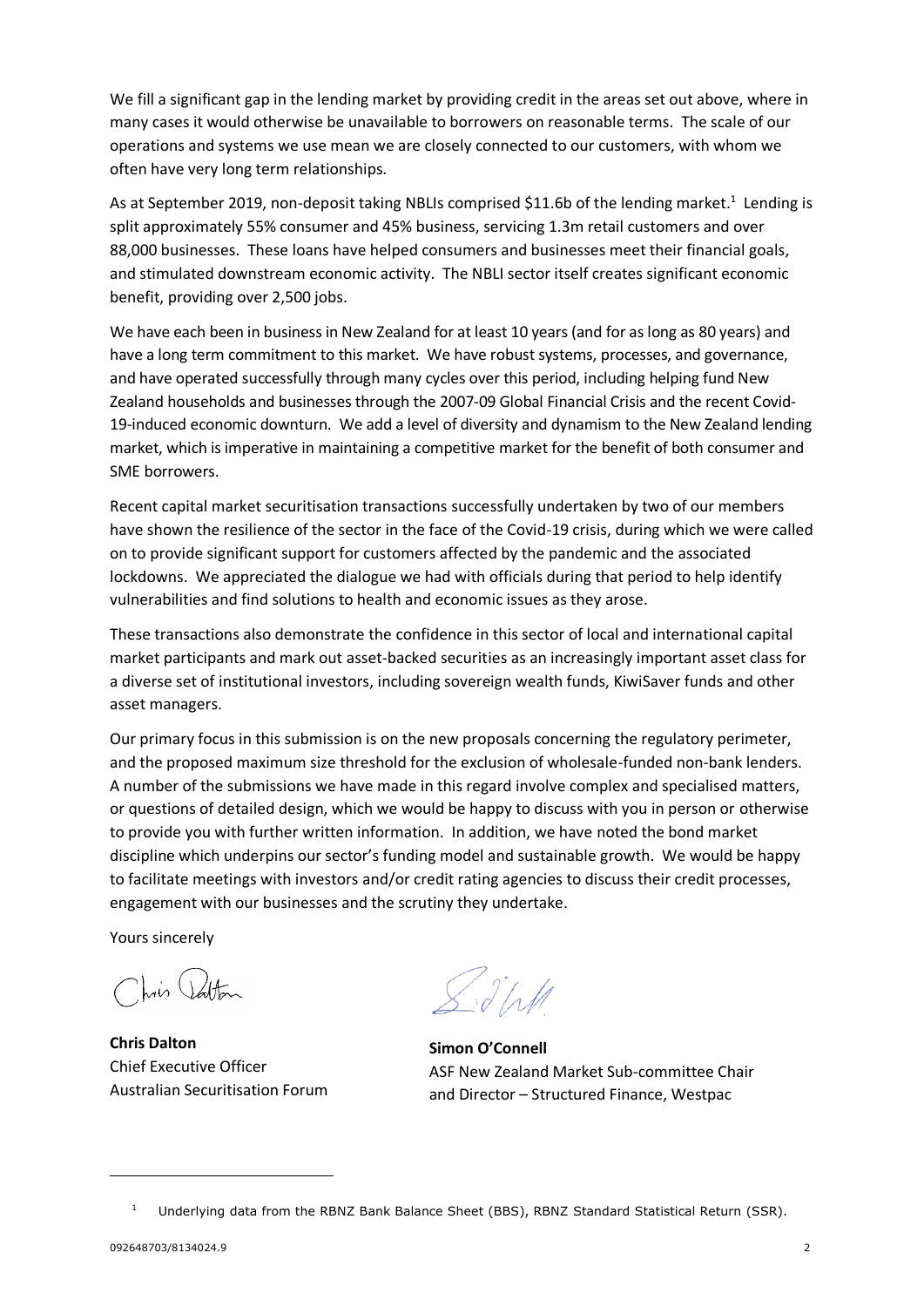Please address any inquiries or correspondence to:

#### **Mark Mountcastle / Paul Jamieson**

CEO / Treasurer, Avanti Finance Limited

Private Bag 11 917, Ellerslie, Auckland 1542

By email: mark.mountcastle@avantifinance.co.nz / paul.jamieson@avantifinance.co.nz

#### **Debbie Long**

Director, Treasury and Securitisation, Resimac NZ Home Loans Limited

PO Box H284, Australia Square, NSW, AUSTRALIA 1215

By email: debbie.long@resimac.com.au

## **Bianca Spata**

Group Treasurer, FlexiGroup Limited

Level 7, 179 Elizabeth Street, Sydney, NSW, AUSTRALIA 2000 By email:

bianca.spata@flexigroup.com.au

#### **Simon O'Connell**

Chair of ASF Subcommittee and Director, Structured Finance, Westpac New Zealand Limited

PO Box 934, Auckland 1010

By email: simon.oconnell@westpac.co.nz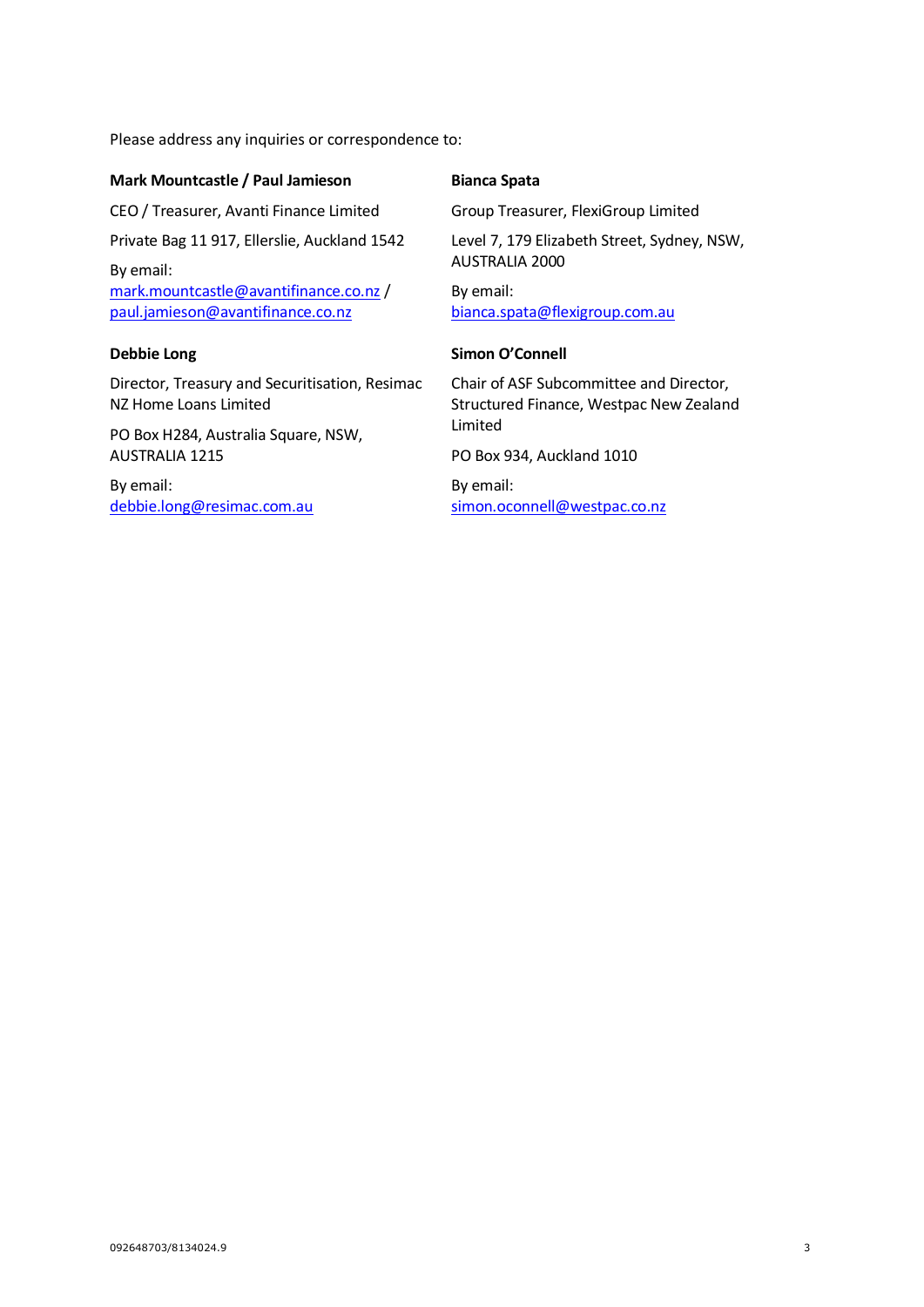# **Phase 2 Reserve Bank Review, Consultation Document 3 – Responses to Questions for Submission**

## **2.A Do you agree with the proposed purposes? If not, what changes would you propose to the purposes? Are there any other purposes that we should be considering?**

We are concerned that there remains a lack of alignment between the ambitions of the over-arching objective in section 1A of the RBNZ Act and the suggested formulation of the financial stability objective for the proposed Deposit Takers Act (**DTA**). What is absent is any 'first level' criterion that goes to the effective functioning and efficiency of the *financial system* itself.

This is relevant to NBLIs, given the proposals for the Reserve Bank to be able to flex the regulatory perimeter. NBLIs contribute to a sustainable and productive economy by adding diversity in the credit channel and, on the funding side, by creating an attractive asset class for KiwiSaver and other institutional investors. Each of these create a healthy degree of competitive tension at the relevant level of the financial system, which in turn supports dynamism for the benefit of borrowers and the economy. It is important that the contribution of different business models within the financial system is taken into consideration from the point of view of the system's ultimate delivery on its productivity and well-being objectives (for example we note that the "competition" decision-making principle relates only to those sectors regulated by the Reserve Bank).

These proposals need to be approached with a degree of caution, given they set the tenor of the substantive provisions of the DTA and the broader policy remit, and their impact has the potential to hinder (and, at the extreme, significantly obstruct) the overall level of competition in the lending market, and the efficient operation of the financial system.

# **3.A Do you agree with the proposed approach to defining the overall regulatory perimeter? If not, what approach would you suggest?**

Yes, we agree with the overall approach taken to the regulatory perimeter, which is consistent with both principle and international practice.

For the reasons given under Question 3.C, we do not think the proposal to include a prescribed size threshold for the wholesale exclusion is well-supported and would require further analysis and policy development by reference to the broader reform objectives if it were to proceed.

# **3.B Do you support the proposed exclusion for wholesale-only funded lenders? If not, what approach would you suggest?**

Yes, we agree with the exclusion for wholesale-only funded NBLIs. We gave our detailed reasoning for this in our submission on the first Consultation Document, attached for reference. We stand behind those submissions, and here will focus on the additional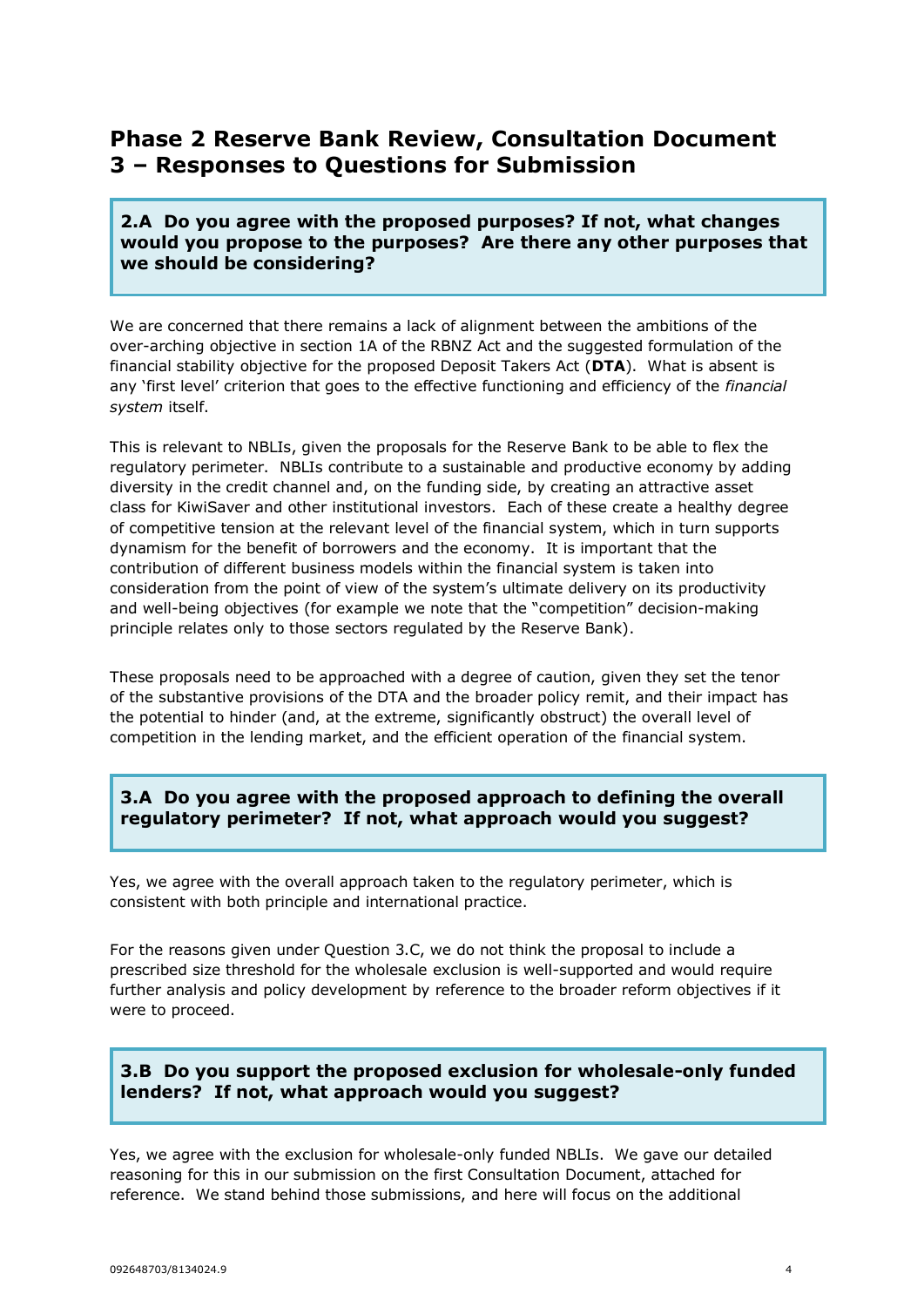questions in the third Consultation Document, following the further policy development that has taken place since the original consultation.

# **3.C Do you support a maximum size threshold for the wholesale exclusion? If so, what would be an appropriate measure of size?**

We do not support the inclusion of a maximum size threshold for the wholesale exclusion:

- Wholesale funded entities (either taken individually or in aggregate) do not pose even a small risk to financial stability, given their relative scale and that they are funded by wholesale investors rather than retail depositors.
- Any numerical threshold will be, by nature, arbitrary particularly if it is a dollar sum rather than a specified percentage of financial system assets.
- In the absence of market failures (moral hazard, information asymmetry), it is not clear why there should be a negative correlation between size and stability.
- No basis is advanced in the paper for how an NBLI would be regulated if it is brought within the perimeter, or how prudential regulation premised on, and designed for, deposit-taking would be superior to the bond market discipline to which the NBLIs are subject.

It is suggested in the Consultation Document that differences could be addressed through tailored standard-setting or exemptions, but the basis for that is not set out. This proposal, as a result, lacks a sufficient level of certainty and transparency that is required to meet the policy criteria for standard-setting described in chapter 4. In particular, no parameters are given for how a prudential framework designed to address market failures in the deposit-taking credit intermediation model would be appropriately designed and calibrated to address wholesale, and predominantly securitisation-based, funding models.

#### **Financial stability and market failures**

Prudential regulation is premised on a deposit-taking model; NBLIs by definition do not take deposits. As a result, in order to adjust to the current prudential framework, a calledin NBLI would have little choice but to either restrain its loan origination or to change its business model to that of a bank/LDT. Each of these adversely impacts the lending market by reducing credit access and diversity for consumers, and impairing the depth of New Zealand's financial markets through reduced securitisation activity. Requiring a change in business model additionally compromises a called-in NBLI's level of dynamism, which in turn undermines its contribution to efficiency and diversity in the lending market.

The Consultation Document does not make a case for how in principle this would benefit financial stability. To the extent that NBLIs need to substitute deposit for wholesale funding, this would increase the exposure of the deposit insurance scheme and in any case it would raise questions about implicit guarantee that are associated with prudentially regulated entities. In either case, this may introduce an element of moral hazard that would otherwise be absent.<sup>2</sup>

<sup>2</sup> Franklin Allen, Elena Carletti and Agnese Leonello "Deposit insurance and risk taking" (Oxford Review of Economic Policy, Volume 27, October 2010), pp. 464-478; Kevin Hoskin and Naomi Javier "Open Bank Resolution – the New Zealand Response to a Global Challenge" (Reserve Bank of New Zealand Bulletin, Vol 76 No. 1, March 2013). In light of the widely-perceived implicit guarantee of regulated banks, a formal deposit insurance scheme likely only has a muted effect on moral hazard.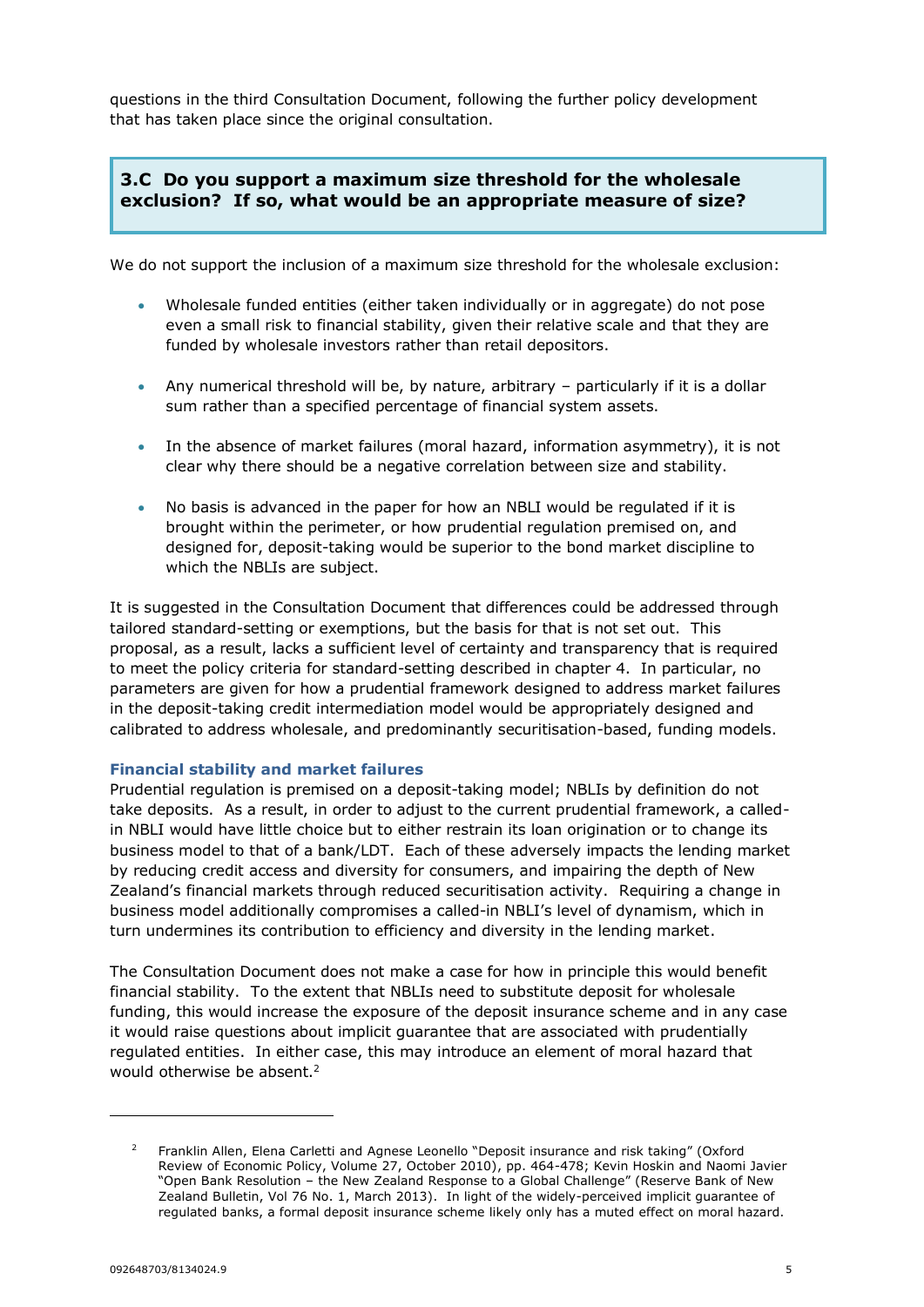As we noted in our first submission, NBLIs are funded:

- By banks during the loan origination phase; and
- By the institutional capital markets once a marketable tranche of loans has been originated.

In the first instance, this is governed by prudential regulation within the perimeter (through the application of prudential rules applying to bank's exposures – e.g. LVR restrictions under BS19); and in the second, there is no suggestion that institutional investors (who deeply analyse and scrutinise the securitisation structure and underlying loan assets prior to investing) would be bailed out by taxpayers any more than managed funds would be. $3$  On the contrary, as noted in our first submission:

- NBLIs are subject to substantial market discipline their institutional investors have both the capability and incentives to monitor NBLIs' credit, something which is not true of retail depositors; and
- a transfer of risk to the institutional capital markets involves a diversification away from the risk of taxpayer bail-out. 4

Similarly, we agree with the comment that wholesale investors are better placed to address information asymmetry (C3, pg 29) – for example, the Information Memorandum required for a securitisation contains very granular detail as to all aspects of the credit quality of a portfolio. This is supported by credit-responsive contractual provisions, including eligibility criteria – a set of detailed rules about the credit characteristics of loans that can be funded – performance and/or portfolio parameters, which provide for automatic adjustments to address any changes in the credit quality of the loan book through time (for example, requiring reserves or equity to be built up through restricting cashflows to the originator), and ultimately amortisation events, which put the structure into run-down, in which case first losses are assigned to the originating NBLI.

Furthermore, an independent credit review and analysis is carried out by the rating agencies according to published rating criteria, with published ratings assigned to the capital markets issuance.

#### **Level of a threshold**

For the reasons given above, we do not think a case for a maximum size threshold has been made, nor do we think it is appropriate or consistent with the objectives outlined in chapter 2. The submissions set out in this section are provided on an 'in the alternative' basis – i.e. in the event that the Reserve Bank still considers that a maximum size threshold is necessary, then it should (a) be subject to further consultation so as to meet prescribed transparency policy criteria for standard-setting (b) be set no lower than is necessary to maintain the desired level of financial stability, and (c) maintain a degree of flexibility to ensure it does not arbitrarily capture any NBLI in such a way that does not meaningfully contribute to financial stability.

<sup>3</sup> The first Consultation Document rejected the suggestion that managed funds should be subject to prudential regulation in any circumstances, despite forming a far higher portion of financial system assets (approximately 19%). A similar rationale should apply to the securitisation funding model employed by NBLIs, since it involves matching assets with liabilities and transferring the risk and return of those to sophisticated capital markets investors.

<sup>4</sup> Members of ASF and FSF received letters from Minister Robertson setting out that providing taxpayer funds as financial support for members and other securitisation-funded lenders during the first Covid lockdown was not within the government's fiscal remit.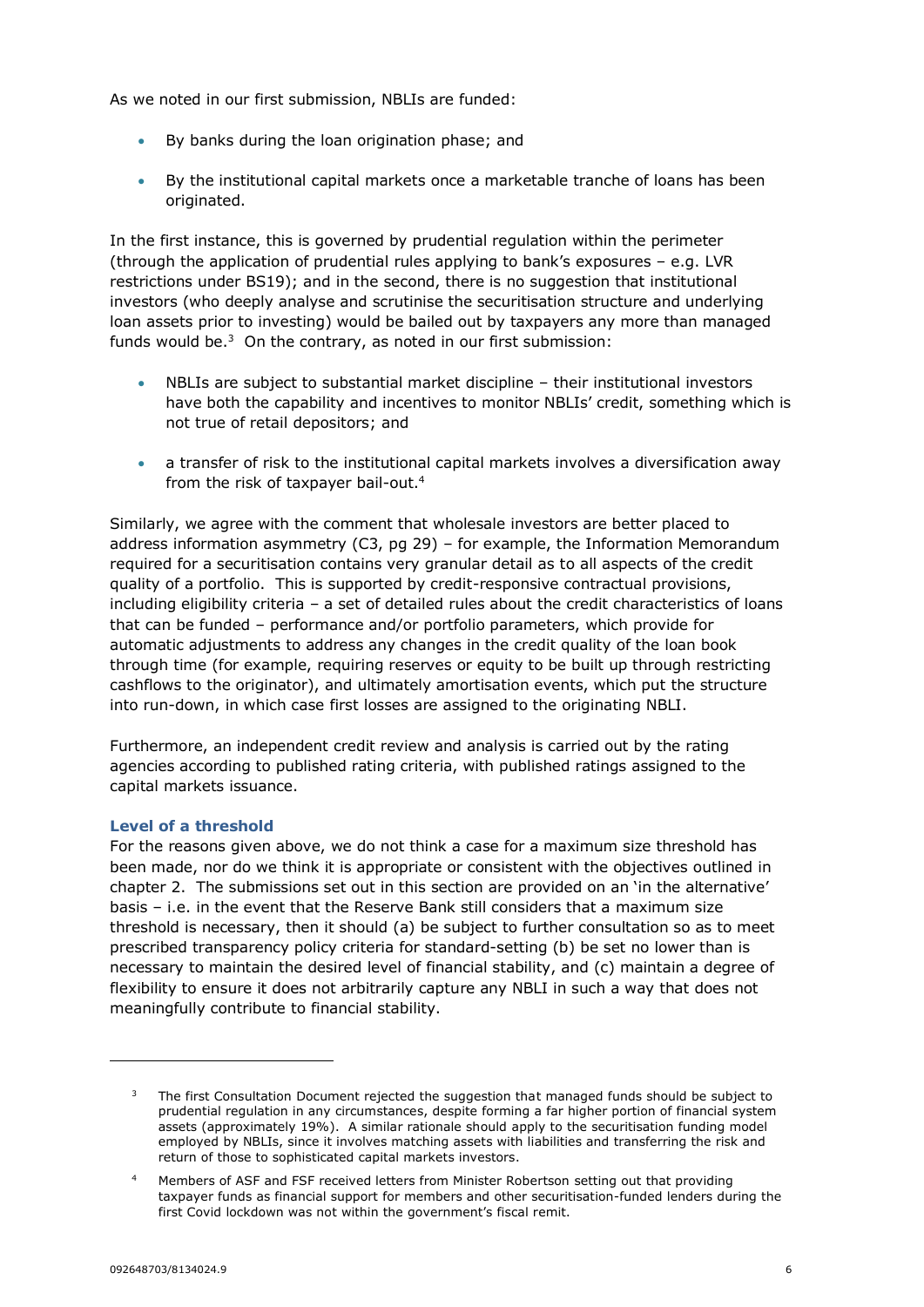As to the size threshold, a range is given of **\$20 or \$60 million** – based on definitions of "large" in other statutory contexts, to **\$15 billion**<sup>5</sup> – the level at which the Reserve Bank defines banks to be "systemically significant". Only the second of these is connected with the central concept of financial stability.

At the first end of this range, NBLIs would be prudentially regulated at the point they constitute **0.01%** of bank and non-bank system assets (\$60 million/\$584 billion). This would plainly contradict the policy decisions taken with respect to the regulatory perimeter.

The other end of the range is \$15 billion, or a little under 3% of system assets. This amounts to less than half the portion of the NBLI sector in Australia, which, by comparison, is not subject to prudential regulation or similar call-in. 6 In addition, part of the rationale for this threshold is the inter-connectedness of banks, through their involvement in the payment system and related inter-bank flows ('too connected to fail'). By contrast, there is very limited scope for contagion in relation to NBLIs, which are not materially involved in the payments system or transactional banking, and by definition do not take retail deposits. $7$  The extent of inter-connectedness through bank warehouse lending is already capped through sector and entity exposure limits within the conventional regulatory perimeter. As a result, any growth beyond this must come from the local and international wholesale capital markets, which creates no greater risk to financial stability than do managed funds (which comprise 19% of financial system assets).

If any threshold is set, (again, we do not think this is necessary nor justified) in principle and to be 'future proofed' for changes in the size of the financial system, it should be set at a percentage of bank and non-bank system assets, and at a level at which failure of the entity would adversely impact financial system stability. On this basis, the threshold should be not less than 2% of system assets. However, if this threshold is reached, we submit that it should trigger a discretionary (rather than automatic) 'call-in' process as proposed in the previous Consultation Documents (we say more about this below).

**The need for further details about how the maximum size threshold would work**

Despite the potential impact of the proposed maximum size threshold on the NBLI sector, and more broadly on diversity, competition and customer coverage within the financial system, the Consultation Document contains only a brief analysis of this proposal.

There is also little information given to enable assessment of the proposal. For example, in previous consultations it was proposed that any emerging stability risks would be managed through a designation or call-in power. The proposal (in Proposed Approach 3.1) does not indicate whether this will be the case, and the implication in the discussion on pg 30 is that it may be automatic through some mechanism. If that is the case, it is a very significant policy shift from the previous consultations, which (given its potential gravity) ought to be subject to separate consultation to address this issue in its own right.

<sup>5</sup> This would be similar to the level for the UK Prudential Regulatory Authority's call-in power (on a proportional basis), which applies to entities with gross assets exceeding £15 billion. As noted below, this power applies only to investment firms and does not extend to securitisation-funded entities.

<sup>6</sup> 'Non-ADIs' (i.e. non-deposit-taking lenders) in Australia comprise approximately 7% of aggregate financial system assets (excluding insurance and fund managers).

<sup>7</sup> The fact that NBLIs by definition do not provide retail liquidity services (i.e. deposit or transactional accounts) is very significant in reducing moral hazard, since access to funds that are relied on to do basic transactions is a major impetus for bail-out – Toby Fiennes (2016) 'New Zealand's evolving approach to prudential supervision', speech to the New Zealand Bankers' Association, September.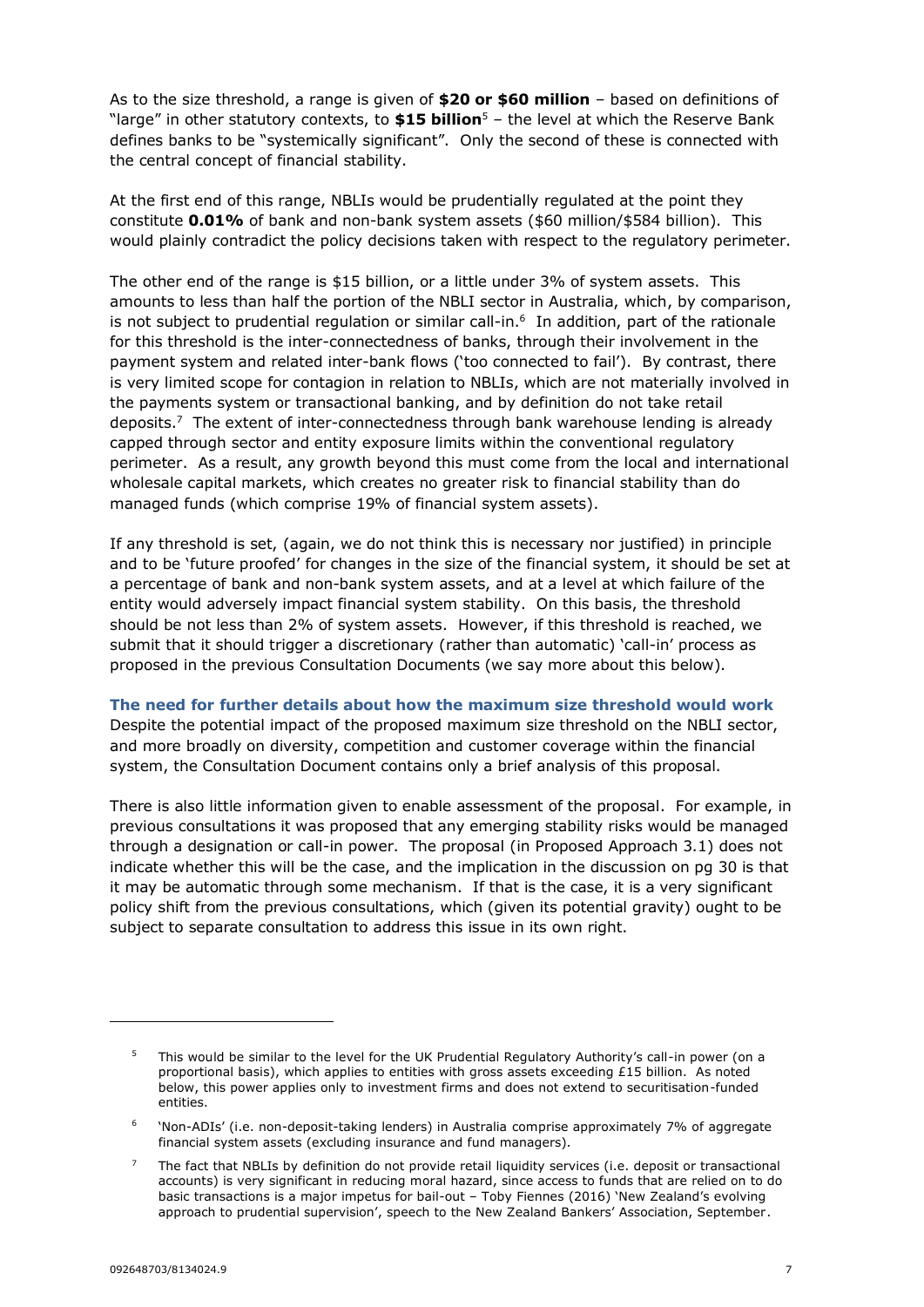#### **The challenges of creating Standards for securitisation-funded entities**

The Consultation Document comments (pg 30) that:

"The Reserve Bank could use the flexibility of the regime to set requirements for these entities that appropriately reflect the lower level of financial stability risk presented by wholesale funded lenders."

We submit that, as discussed above, NBLIs funded by bank warehouse lending at first instance, and through the debt capital markets at second instance, are subject to an appropriate and sufficient level of scrutiny in the form of (respectively) 'bank discipline' (i.e. prudential supervision of warehouse lenders constituting indirect supervision of securitisation structures by the Reserve Bank), and 'bond market discipline' (i.e. in the form of investor and rating agency scrutiny).

In our view, calibration of appropriate Standards for wholesale-funded NBLIs would be a very significant project, which would have uncertain benefits compared to the marketbased supervision which currently applies to this sector.

If the proposal is that NBLIs are required to become licensed as LDTs automatically on meeting or exceeding a size threshold, then we submit this would be unfeasible without pre-positioning of the framework of Standards that would apply to them in that event. It is acknowledged in the passage just quoted that Standards may need to be altered for the lower level of financial stability risk. However, the bigger issue is the absence of models locally or internationally for prudential regulation of non-deposit-taking/securitisation funded entities which pass the credit and other risks through to investors in a manner that is more similar to the position for managed funds than it is to entities operating under the deposit-funded credit intermediation model. This factor is exacerbated by (a) the broad range of wholesale financing structures and the bespoke nature of securitisations, not only from issuer to issuer but also among asset classes (RMBS, CMBS, ABS etc) from the same issuer, and (b) the complex interplay between asset composition and structural credit enhancement and other protections, including as a result of credit rating criteria.

To give some sense of the challenges involved, construction of an efficient licensing and prudential regime applying to a securitisation-funding model itself – as opposed to the engagement in securitisation by entities within the regulatory perimeter – would, to our knowledge, be a world-first. $8$  While details around the international regulatory position are beyond the scope of this submission, we note for example that the UK Prudential Regulatory Authority's designation powers do not extend in this direction but apply only to *investment firms* (money market funds, private equity funds, hedge funds etc which have "permission to deal in investments as principal"), which have gross assets exceeding  $£15$ billion.<sup>9</sup> Indeed, regulation of securitisation funding is a peripheral issue in key policy papers concerning the financial stability impacts of non-bank financial institutions.<sup>10</sup> We would be happy to discuss these complex issues with you in person.

<sup>&</sup>lt;sup>8</sup> There are complex regimes relating to the capital treatment, due diligence and other expectations, but these apply only to the involvement in securitisation of prudentially regulated entities within the perimeter (banks and insurance companies), as either originators or investors – refer for example European Union Directive 2013/36/EU (CRD). These are extremely complex, but in any event they do not purport to apply prudential style regulation to securitisation structures as such.

<sup>9</sup> Refer Financial Services and Markets Act 2000 (PRA-regulated Activities) Order 2013, BOE/PRA *Statement of Policy Designation of investment firms for prudential supervision by the Prudential Regulation Authority* (March 2013).

<sup>10</sup> Refer for example European Commission *Non-bank financial institutions: Assessment of their impact on the stability of the financial system* (Economic Papers 472, November 2012) talks about securitisation as a "cross-cutting issue" but has no entry in respect of it in its regulatory overview.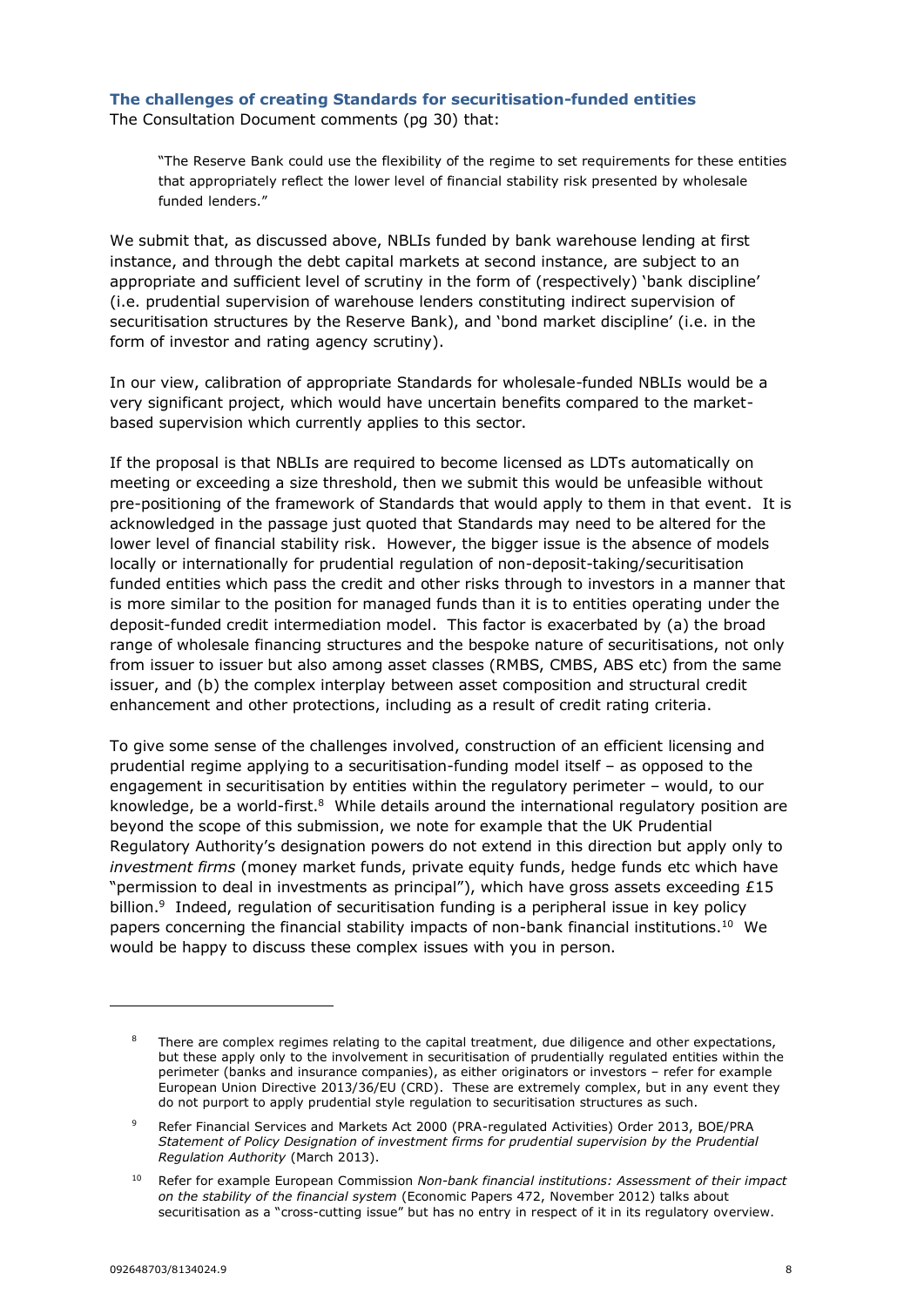#### **Process issues in relation to the proposed maximum size threshold**

The extension to wholesale-funded NBLIs of the core licensing and prudential regime under the DTA would be a significant intervention that would have a material business impact on the subject entities and sector, and on their institutional investors, in addition to potential flow-on impacts on the credit and capital markets. Consistent with the policy decisions taken with respect to Standards in chapter 4 and the decision-making principles in chapter 2, we submit that any such power should be given effect:

- through secondary legislation, under the procedures set out in section 4.4 of the Consultation Document;<sup>11</sup> and
- after giving due consideration to the decision-making principles, including regulatory efficiency, proportionality and competition.

In undertaking this process, it would be imperative to give reasonable indication of the proposed licensing and prudential framework which would apply to the relevant entities after their designation as LDTs, including for the purposes of assessing the costs and benefits of the proposal as part of the regulatory impact analysis. Analysing the case for a call in power is not simply a matter of assessing the costs and benefits of *when* there might be a regulatory justification for its exercise as addressing a regulatory gap or risk, but must also involve showing *how* the regulatory tool that is proposed to be applied would resolve that issue. This would also enable a full assessment of the effect on financial system stability and (we argue under Question 2.A) effectiveness, as well as appropriate engagement from wider stakeholders, including customers and investors.

# **3.S Do you support the proposed approach to perimeter monitoring? If not, what approach would you suggest?**

Yes, we support in concept the Reserve Bank having the mandate and powers to obtain information from specified wholesale-funded NBLIs along the lines of the Australian RFC regime. Members of this sector have reported financial and credit data to the Reserve Bank for some time on a voluntary basis, which was expanded during the initial Covid-19 crisis through detailed information provided by the sector periodically via the Financial Services Federation (FSF). This information also flows through warehouse lenders (which are invariably registered banks) reporting to the Reserve Bank as part of their prudential reporting obligations. Bespoke information gathering and reporting is costly, so it would be important to design the requirements in a way that would meet the Reserve Bank's needs most efficiently. We would be happy to discuss this further with you directly through ASF or via the FSF.

# **3.T Do you support the proposed designation power? If not, what approach would you suggest?**

Yes, we support the designation power outlined under Proposed Approach 3.7, which is crucial in preserving the integrity of the regulatory perimeter, on the basis that this is to address products offered to the public that are deposits in disguise (i.e. is an 'anti-

 $11$  In this respect we agree with the discussion in the Consultation Document under Proposed Approach 3.7 on pg 50, and submit that the extension of the DTA to wholesale-funded NBLIs is more significant than the 'anti-avoidance' circumstances referred to there.